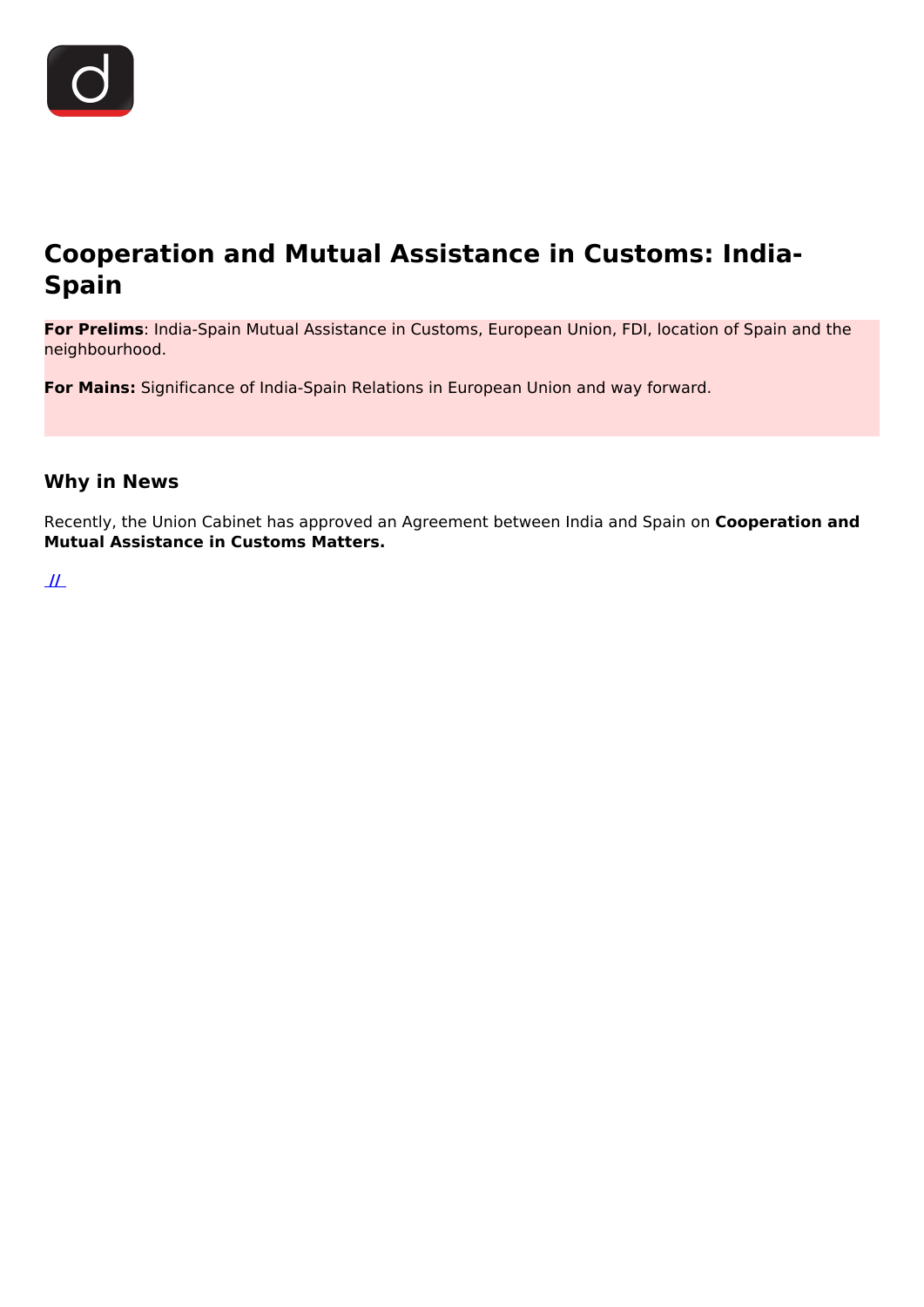

# **Key Points**

- **About:**
	- It is **a legal framework for sharing of information between the Customs authorities of the two countries.**
	- It helps in the proper **administration of Customs laws and detection and**
- **investigation of Customs offences** and the facilitation of legitimate trade **Provisions:**
	- The correct assessment of customs duties, especially information pertaining to the determination of the customs value, tariff classification and the origin of the goods.
	- Customs offence concerning **illicit movement of the following:**
		- Arms, ammunition, explosives and explosive devices.
		- Works of art and antiques, which are of significant historical, cultural or archaeological value.
		- Toxic materials and other substances dangerous to the environment and public health.
		- Goods subject to substantial customs duties or taxes.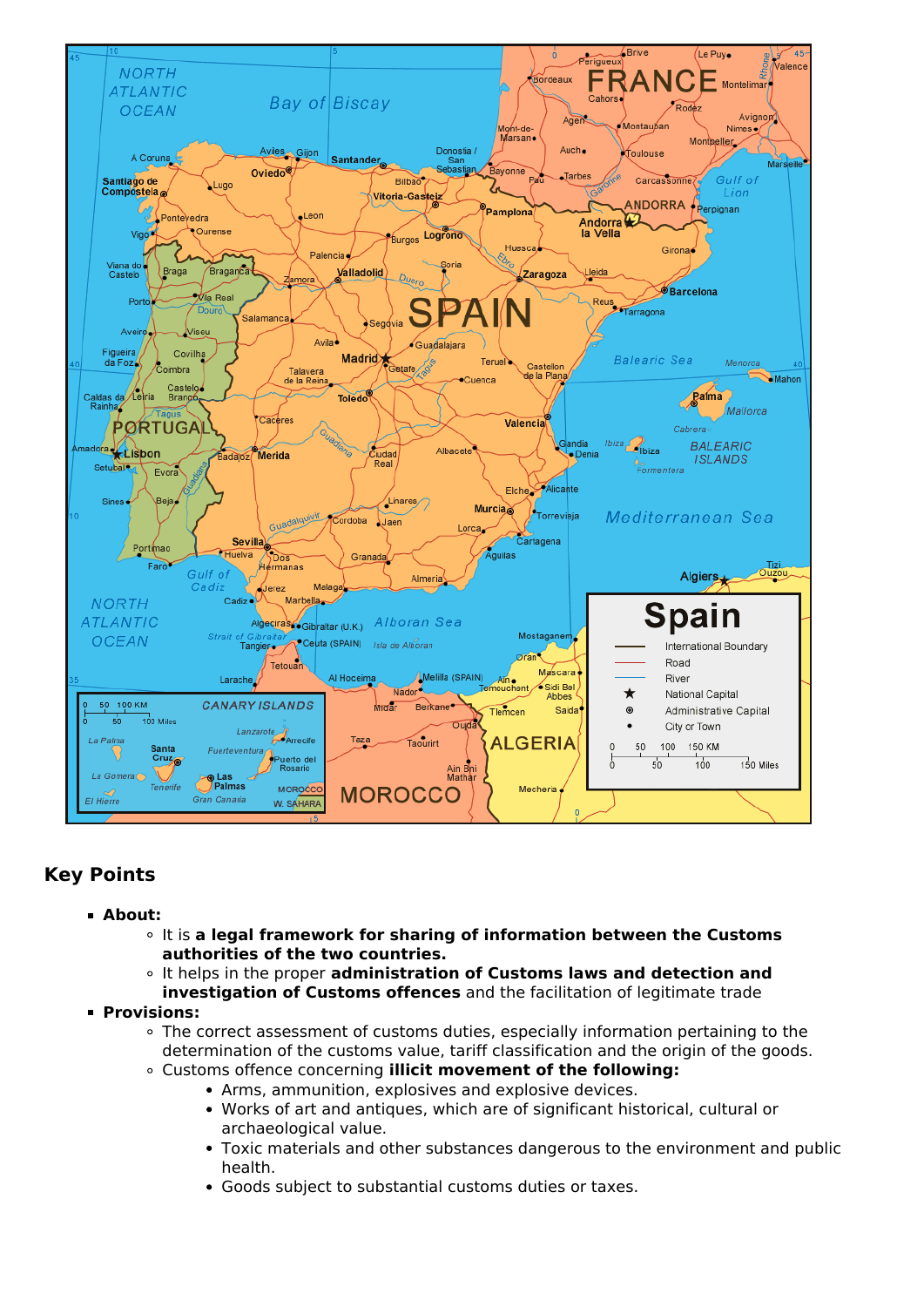- New means and methods employed for committing Customs offences against Customs legislation.
- **Significance:**
	- It will help in **making available, reliable, quick and cost-effective information and intelligence for the prevention and investigation** of Customs offences and apprehending of Customs offenders.

# **India Spain Relations**

- **About:**
	- Relations between India and Spain have been cordial **since the establishment of diplomatic relations in 1956.** The first resident Ambassador of India was appointed in 1965.
	- The first state visit to Spain by an Indian head of state was paid by the then President in April, 2009.
	- <sup>o</sup> The 11<sup>th</sup> round of the **JCEC (Joint Commission on Economic Cooperation)** meeting was held in Madrid in January 2018.
		- In order to give an impetus to trade and investment relations, India-Spain Joint Commission on Economic Cooperation (JCEC) was set up under the **1972 Trade and Economic Cooperation Agreement** and has since met ten times.
- **Economic and Commercial Relations:**
	- Spain is India's 7<sup>th</sup> largest trading partner in the **[European Union.](/daily-updates/daily-news-analysis/trade-and-economic-relation-between-india-and-european-and-oceania-countries)**
	- Bilateral trade in 2018 (Jan Dec) stood at USD 6.31 billion, growing by 8.68%over a similar period a year ago.
		- India's exports grew by 8.49 % and stood at USD 4.74 billion while imports grew by 8.49 % and stood at USD 1.571.39 billion.
	- Indian exports to Spain include **organic chemicals, textiles and garments, iron and steel products, automotive components, marine products and leather goods.**
	- Spain is the **15th largest investor in India** with cumulative **[FDI \(Foreign Direct](/daily-updates/daily-news-analysis/fdi-inflow-touches-82-bn-in-fy21) [Investment\)](/daily-updates/daily-news-analysis/fdi-inflow-touches-82-bn-in-fy21)** stock of **USD 1.43 billion (in January 2000)**, mostly in infrastructure, renewable energy, auto components, water desalination and single brand retail.

#### **Cultural and Academic Relations:**

- Cultural exchange is an important component of India-Spain bilateral relations. Casa de la India (Homestead ) was founded in 2003 as a platform **for the promotion of India and Spain and Indo-Spanish relationships in the field of culture, education, cooperation and enterprise.**
- **[ICCR \(Indian Council for Cultural Relations\)](/daily-updates/daily-news-analysis/70-years-of-indian-council-for-cultural-relations)** [s](/daily-updates/daily-news-analysis/70-years-of-indian-council-for-cultural-relations)ponsored exhibitions 'Religions of India' and 'Streams of India' were also hosted in different Spanish cities in 2015.
- <sup>o</sup> The first **[International Day of Yoga](/daily-updates/daily-news-analysis/7th-international-day-of-yoga)** (21<sup>th</sup> June, 2015) witnessed participation by over 1200 Yoga enthusiasts in a mega Master Class in the iconic Plaza de Colón followed by a Conference on Yoga.
- The ICCR and Casa de la India and with support of the Embassy of India, launched an **Indo-Spanish theatre co-production titled 'Flamenco India'.**

#### **Indian Diaspora:**

- The Indian community forms a **very small percentage of the immigrant population** of Spain.
- $\circ$  Among the Asian communities, the Indian Diaspora is the third largest group, after Chinese and Pakistanis.
- The earliest Indian settlers were Sindhis who came from the subcontinent at the end of the 19th century and settled in the **[Canary Islands](/daily-updates/daily-news-analysis/la-palma-island-spain)**.
- According to Spanish statistics, the resident Indian population in Spain has gone up from 9000 in 2001 to 34761 as of 2015.

#### **Bilateral Agreements:**

- Agreement on Trade and Economic Cooperation (1972)
- Agreement on Cultural Cooperation (1982).
- Civil Aviation Agreement (1986).
- Double Taxation Avoidance Agreement (1993).
- Bilateral Investment Protection and Promotion Agreement (1997).
- Extradition Treaty (2002)